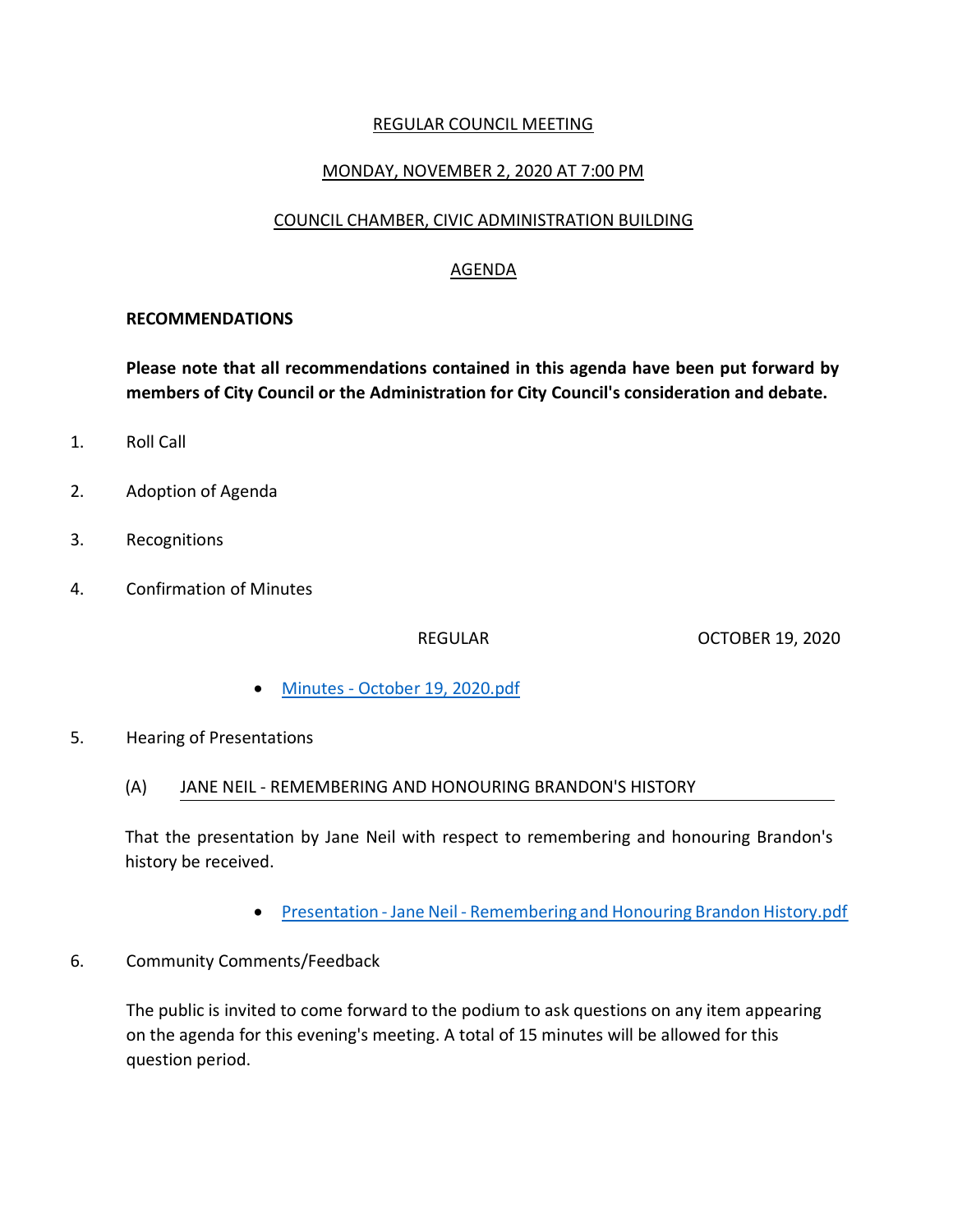#### 7. Hearing of Delegations

## (A) TED SNURE - CENTRAL ASSINIBOINE WATERSHED DISTRICT EXPANSION PROPOSAL

That the presentation by Ted Snure with respect to the Central Assiniboine Watershed District Expansion Proposal be received.

WHEREAS the Province of Manitoba has prepared an expansion proposal outlining the terms and conditions of the Central Assiniboine Watershed District to include the Rural Municipalities of Elton and Whitehead and the Municipality of North Cypress-Langford;

AND WHEREAS the Council of City of Brandon has reviewed the proposal for the Central Assiniboine Watershed District as prepared by the Province of Manitoba that supports a watershed-based approach to water management in Manitoba;

NOW THEREFORE BE IT RESOLVED the Council of the City of Brandon approves the expansion proposal for the Central Assiniboine Watershed District to include the Rural Municipalities of Elton and Whitehead and the Municipality of North Cypress-Langford and supports the continued membership of its existing municipal members in this program under the authority of The Watershed Districts Act.

Presentation - Ted Snure - [Central Assiniboine Watershed District.pdf](https://paperlesscouncil.brandon.ca/attachments/A_2020/HOD_KGVHQFXGNYLYPJIBGDGBRZZKGKDHGIQBYPJXRBYVDVMZWNSARIJ_Presentation%20-%20Ted%20Snure%20-%20Central%20Assiniboine%20Watershed%20District.pdf)

## 8. Public Hearings

- 9. Communications & Petitions
- 10. Committee Reports

| (A) | <b>COMMITTEE OF THE WHOLE</b> | VERBAL        | <b>NOVEMBER 2, 2020</b> |
|-----|-------------------------------|---------------|-------------------------|
|     |                               |               |                         |
| (B) | AUDIT AND FINANCE COMMITTEE   | <b>VERBAL</b> | <b>NOVEMBER 2, 2020</b> |

- 11. Enquiries
- 12. Announcements